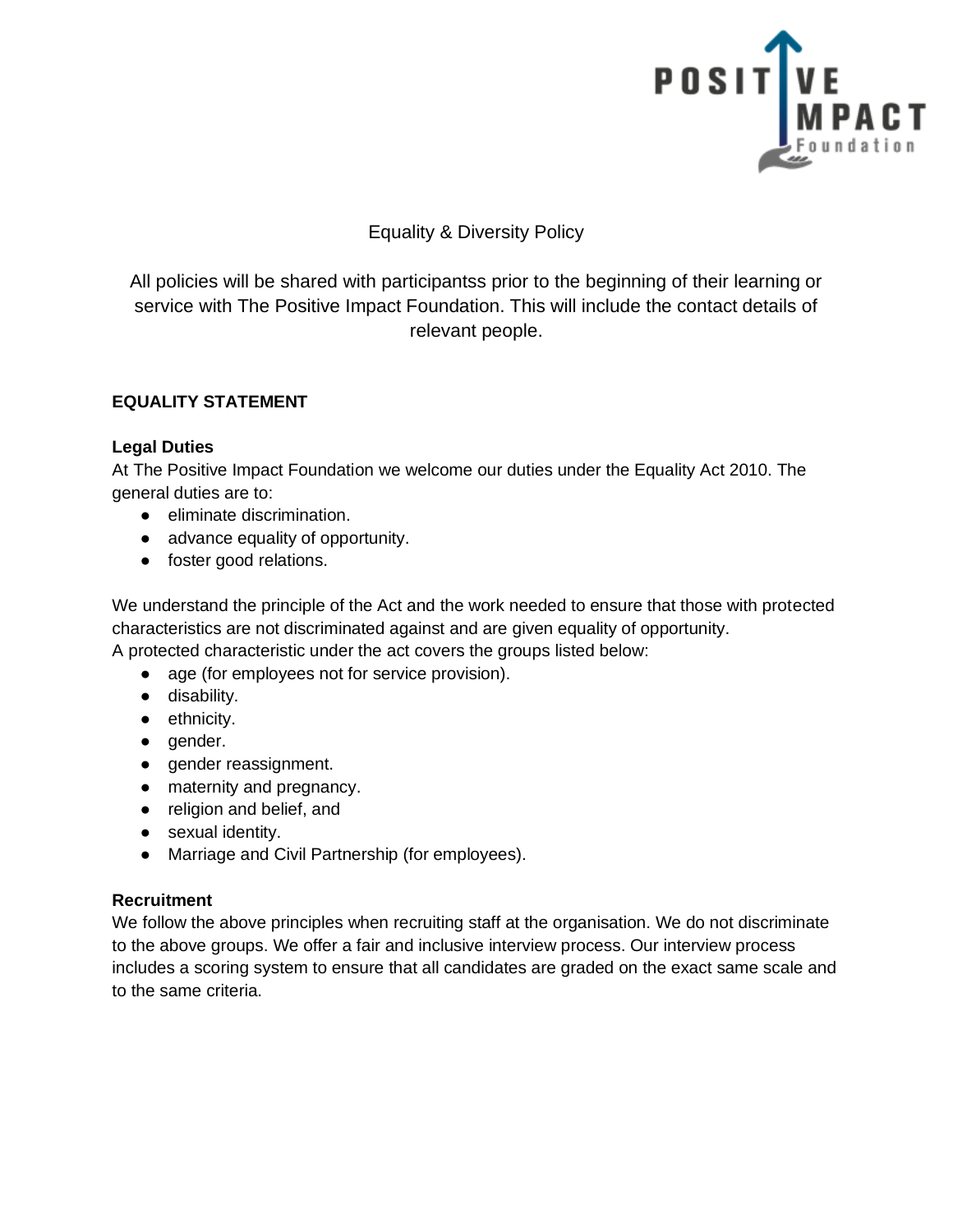

In order to meet our general duties, listed above, the law requires us to do some specific duties to demonstrate how we meet the general duties. These are to:

- Publish equality information to demonstrate compliance with the general duty across its functions – this will be updated each academic year (We will not publish any information that can specifically identify any individual child or adult).
- Prepare and publish equality objectives updated at least every 4 years.

To do this we will collect data related to the protected characteristics above and analyse this data to determine our focus for our equality objectives. The data will be assessed across our core provisions as a school. This will include the following functions:

- Admissions
- Attendance
- Attainment
- Exclusions/behaviour management
- Prejudice related incidents

Our objectives will detail how we will ensure equality is applied to the at The Positive Impact Foundation however where we find evidence that other functions have a significant impact on any particular group we will include work in this area.

We also welcome our duty under the Education and Inspections Act 2006 to promote community cohesion.

We recognise that these duties reflect international human rights standards as expressed in the UN Convention on the Rights of the Child, the UN Convention on the Rights of People with Disabilities, and the Human Rights Act 1998.

### **Core Statements:**

In fulfilling our legal obligations we will be guided by seven core statements:

- Statement 1: All participants are of equal value.
- Statement 2: We recognise, welcome and respect diversity.
- Statement 3: We foster positive attitudes and relationships, and a shared sense of belonging.
- Statement 4: We observe good equalities practice, including staff recruitment, retention and development.
- Statement 5: We aim to reduce and remove existing inequalities and barriers.
- Statement 6: We consult and involve widely.
- Statement 7: We strive to ensure that society will benefit.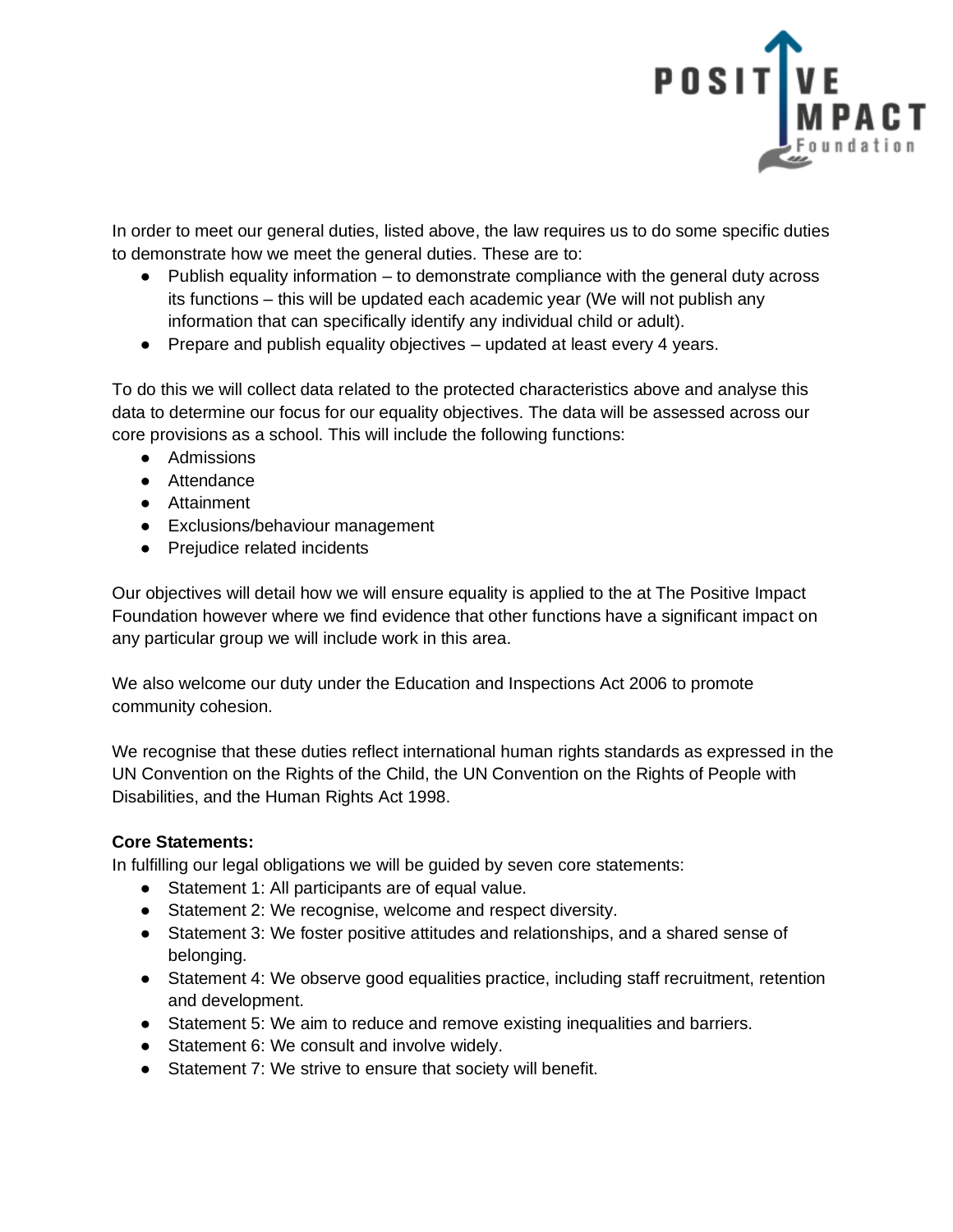

#### **Addressing Prejudice Related Incidents**

The Positive Impact Foundation is opposed to all forms of prejudice and we recognise that children and young people who experience any form of prejudice related discrimination may fare less well in the education system. We provide both our participants and staff with an awareness of the impact of prejudice in order to prevent any incidents. If incidents still occur we will address them immediately. We will continue with our existing practice that all incidents of prejudice related discrimination will be reported to the Headmaster.

#### **Responsibility**

We believe that promoting Equality is the responsibility of everyone in the school community:

| <b>Role</b>            | <b>Responsibility</b>                                                                                                                                                                                                                                                                                                                                                                                                                                                                       |
|------------------------|---------------------------------------------------------------------------------------------------------------------------------------------------------------------------------------------------------------------------------------------------------------------------------------------------------------------------------------------------------------------------------------------------------------------------------------------------------------------------------------------|
| <b>Director</b>        | Promoting key messages to staff, parents and participants<br>about equality and what is expected of them and what is<br>expected of The Positive Impact Foundation in carrying out its<br>day to day duties. Ensuring all the The Positive Impact<br>Foundation community receives adequate training to meet the<br>need of delivering equality, including pupil awareness. Ensure<br>that all staff are aware of their responsibility to record and report<br>prejudice related incidents. |
| Senior Management Team | To support the Director as above.<br>Ensure fair treatment and access to services and opportunities.<br>Ensure that all staff are aware of their responsibility to record<br>and report prejudice related incidents.                                                                                                                                                                                                                                                                        |
| <b>Tutors</b>          | Help in delivering the right outcomes for participants. Uphold the<br>commitment to participants, parents/carers on how they can be<br>expected to be treated. To design and deliver an inclusive<br>curriculum to all students at The Positive Impact Foundation.<br>Ensure that you aware of their responsibility to record and report<br>prejudice related incidents.                                                                                                                    |
| Parents                | Take an active role in identifying barriers to education at The<br>Positive Impact Foundation and to inform the Director in order to<br>eradicate these. Take an active role in supporting and<br>challenging The Positive Impact Foundation to achieve the<br>commitment given by The Positive Impact Foundation in<br>tackling inequality and achieving equality for all.                                                                                                                 |
| Participants           | Support The Positive Impact Foundation to achieve the<br>commitment given by The Positive Impact Foundation in                                                                                                                                                                                                                                                                                                                                                                              |